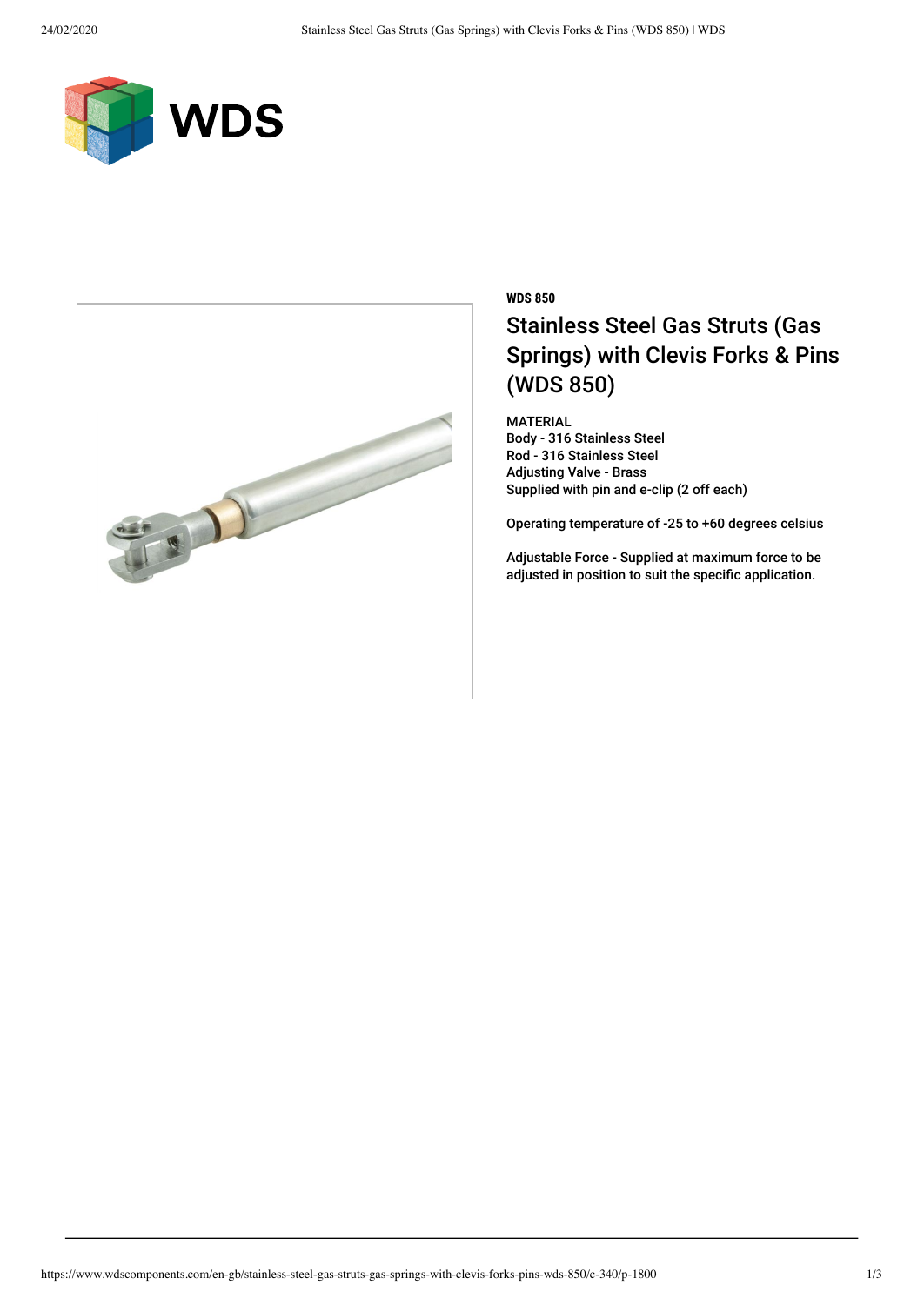

27 Sizes

| WDS NO.       | A | B    | D | Е | L.  | L1  |    | L2 L3 S |              | T | Force Range (N) | Weight |
|---------------|---|------|---|---|-----|-----|----|---------|--------------|---|-----------------|--------|
| 850-0615040CC | 6 | 15 6 |   | 6 | 132 | 40  | 24 | 31      | M6x1.0       | 9 | 20-400          | 1      |
| 850-0615060CC | 6 | 15 6 |   | 6 | 172 | 60  |    |         | 24 31 M6x1.0 | 9 | 20-400          | 1      |
| 850-0615080CC | 6 | 15 6 |   | 6 | 212 | 80  |    |         | 24 31 M6x1.0 | 9 | 20-400          | 1      |
| 850-0615100CC | 6 | 15 6 |   | 6 | 252 | 100 |    |         | 24 31 M6x1.0 | 9 | 20-400          | 1      |
| 850-0615120CC | 6 | 15 6 |   | 6 | 292 | 120 |    |         | 24 31 M6x1.0 | 9 | 20-400          | 1      |
| 850-0615150CC | 6 | 15 6 |   | 6 | 352 | 150 |    |         | 24 31 M6x1.0 | 9 | 20-400          | 1      |
| 850-0615200CC | 6 | 15 6 |   | 6 | 452 | 200 |    |         | 24 31 M6x1.0 | 9 | 20-400          | 1      |
| 850-0819050CC | 8 | 19 6 |   | 6 | 152 | 50  |    |         | 24 31 M6x1.0 | 9 | 50-700          | 1      |
| 850-0819075CC | 8 | 19 6 |   | 6 | 202 | 75  |    |         | 24 31 M6x1.0 | 9 | 50-700          | 1      |
| 850-0819100CC | 8 | 19 6 |   | 6 | 252 | 100 |    |         | 24 31 M6x1.0 | 9 | 50-700          | 1      |
| 850-0819125CC | 8 | 19 6 |   | 6 | 302 | 125 |    |         | 24 31 M6x1.0 | 9 | 50-700          | 1      |